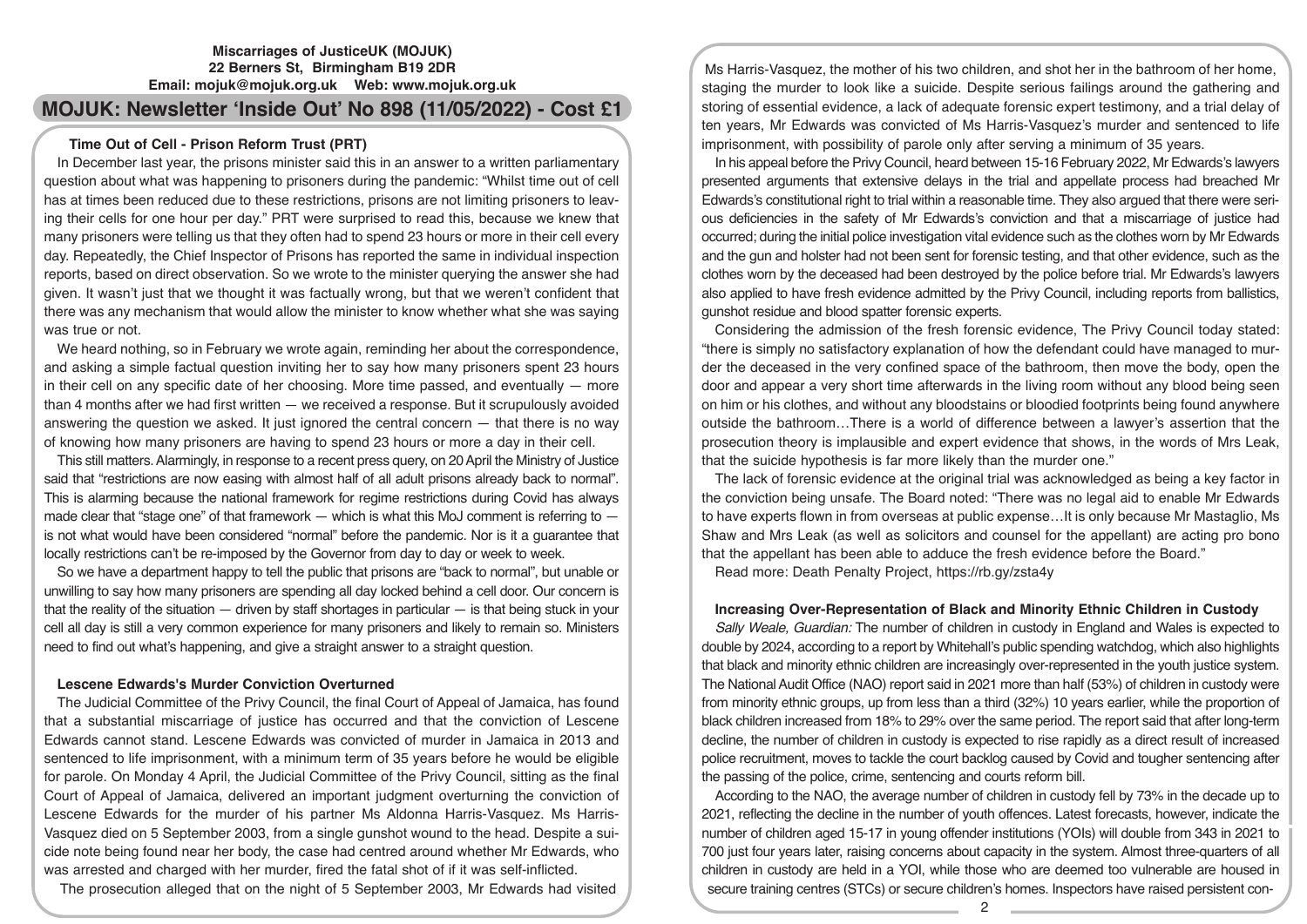cerns over the welfare, safety and outcomes for children in England's three STCs, and closures have led to children being moved to less suitable types of youth custody. The government has promised to deliver two new secure schools to try to improve the life chances of children in custody, but according to the NAO, the opening of the first has been delayed by approximately three years, while costs have gone up from £4.9m to £36.5m, after significant design revisions following due diligence. "Due to wider financial constraints, Her Majesty's Prison and Probation Service has not started work on the second secure school," the report notes.

Dame Meg Hillier, the chair of the public accounts committee, said it was a crisis in the making. "Years of mismanagement and poor performance has meant the youth justice system risks failing many of the children who end up in custody. Persistent concerns over the STCs have not been heeded, and now their closures have led to vulnerable children being sent to other facilities which aren't as suitable for their complex needs." She added: "Children in custody are expected to double by 2024, yet new facilities are delayed and existing ones are failing to meet standards. Without proper support, the chances of these children to turn their lives around is distressingly slim."

Andrew Neilson, the director of campaigns at the Howard League for Penal Reform, said: "When a child is in trouble, we should do all that we can to keep them safe and guide them away from crime. This is why it is so concerning that, after a decade in which the number of children in custody has been reduced by 80%, recent policy decisions risk sweeping more boys and girls into our failing criminal justice system." He said the growing racial disparities in youth justice have been of increasing concern to the Howard League. "Ministers need to get serious on how the government will reverse this unacceptable state of affairs." A Ministry of Justice spokesperson said: "We are committed to ensuring public safety and the best possible outcome for every child in our care. Our new secure school will put education, healthcare and rehabilitation at the heart of our efforts to cut crime and keep the public safe."

## **Call for Evidence on Media Access to Prisoners**

I am currently challenging the lawfulness of the Minister of Justice's policy on media access to prisoners In the Civil Appeals Court and am looking for any prisoners, journalists, or lawyers who have ever applied for permission to broadcast interviews under PSI 37 /2010. If you are happy to share your experiences with me, please get in touch (online via my team: wwwjreeMorkA!exonder.org/conwct or directly in the post: Mark Alexander, A8819AL, HMP Coldlngley, Bisley, Woking, GU24 9EX). I am representing myself in this case and plan to submit evidence from as many different sources as possible so I can demonstrate to the Court that the Ministry of Justice's policy amounts to a blanket ban on all interviews intended for broadcast taking place.

My family and I sought the assistance of an Investigative journalist some years ago to follow new lines of enquiry and seek out fresh evidence on our behalf. In order to fund his work, he wants to create a podcast series to shed light on the circumstances of my conviction and needs to interview me as part of that. Having achieved all I can realistically achieve from a prison cell over the past 12 years, I now need the help of an investigative Journalist to take things further. As a family, we have confidence that a podcast will encourage members of the public to come forward with new information. My Mother wrote to the Ministry of Justice to explain that "As a family, we need this to happen, to speak out... We all feel that the documentary can bring about fair justice to prove Mark's innocence and dear his name". They not only ignored her pleas but refused to grant the journalist involved permission to record interviews with me over the prison phone.

I decided to take the Ministry of Justice to Court in March this year to defend free speech and our free press. The Judge, Mrs Justice Thornton DBE, essentially gave the Ministry of Justice carte Blanche to disregard the professional judgement of the media In determining what is in the public interest and what the most suitable form of expression is in any given situation. This is a licence for State censorship. She came to this view on the basis that, since the government's policy technically allows for exceptions to the rule that letter writing will normally be sufficient for communications between prisoners and journalists, PSI 37 /2010 must therefore be lawful.

However, the Ministry of Justice could not provide a single example of any exception ever being made. Simply saying you allow for exceptions is not enough if, in practice, you never do so. This is why I am arguing that the policy is, in fact, unlawful, and amounts to a blanket ban. The Court reached the very same conclusion in Hirst v Secretary of State for the Home Department [2002] EWHC 502 /Admin}, where Mr Justice Elias said that "a blanket ban on media interviews" cannot be justified. The policy at that time appeared "to assume that sending the information by letter will always, or at least virtually always, suffice to meet the prisoner's objective ... That seems to me to be an unjustified assumption". The new policy, PSI 37/2010, is no better than the old one.

As the criminal justice charity APPEAL said when it launched its Open Justice Charter in January 2017, we need greater transparency in our justice system: "Accountability in any justice system is always a matter of access to information. Compared to other countries, British justice lacks Accountability, as access to information about how the system functions are restricted.

Our free press has an important role to play in filling the gaps left by a decade of legal aid cuts, but they can only fulfil this corrective role if they have free and unimpeded access to our prisons. As Lord Hughes put it in the Nunn case back in 2014: 'There is no doubt that there have been conspicuous examples of apparently secure convictions which have been demonstrated to be erroneous through the efforts of investigative Journalists". Rather than actively obstructing these efforts, the Ministry of Justice should be bending over backwards to ensure that anyone who has suffered a potential miscarriage of justice receives all the support they can get. Hopefully, the Coun will agree with me that this policy needs to change, and it will become easier for others in my situation to get access to the help they need and deserve. Wish me luck!

If you would like to share your own experiences with the Court, please get in touch directly in the post: Mark Alexander, A8819AL, HMP Coldingley, Bisley, Woking, GU24 9EX).

#### **Joint Enterprise Ruling Has Not Led to Fewer Homicide Charges**

*Haroon Siddique, Guardian:* A landmark UK judgment that was expected to lead to a reduction in joint enterprise prosecutions and convictions for homicide has had no discernible effect, while the number of Black people convicted of murder under the controversial doctrine has risen, research suggests. A 2016 ruling by the supreme court in relation to joint enterprise – where two or more defendants are accused of the same crime in relation to the same incident – found the law had been wrongly applied for more than 30 years and the bar had been set too low with respect to the required intent of any secondary co-accused. There have long been concerns that joint enterprise over-criminalises and punishes people, including those who may not have committed any serious violence themselves, and it was expected the judgment would lead to fewer prosecutions. However, a report by the Centre for Crime and Justice Studies (CCJS) – the first since the ruling to attempt to quantify the impact – suggests this has not happened.

Data on joint enterprise is not published – a criticism the CCJS says should be remedied –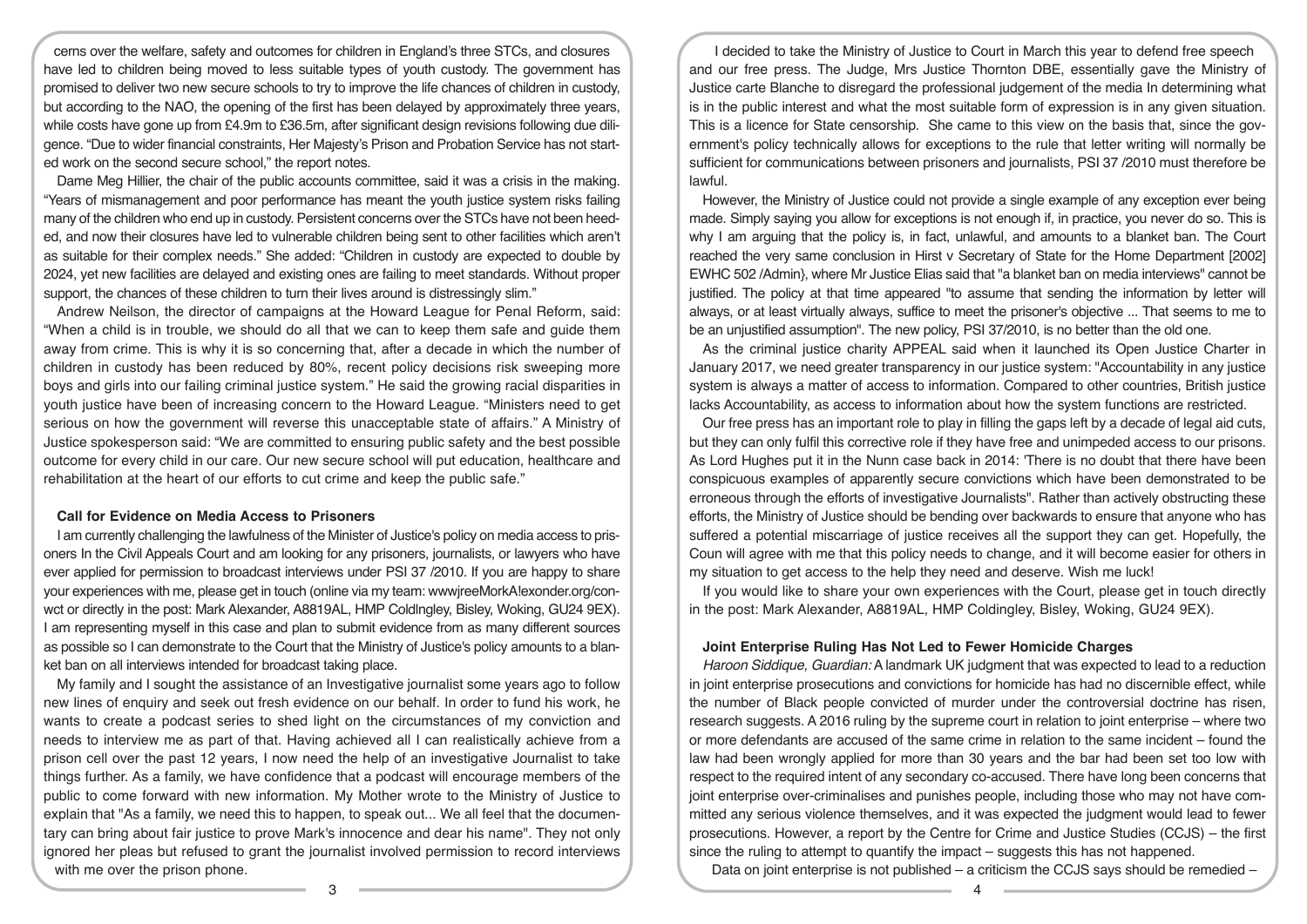so the charity analysed all indictments and convictions of secondary suspects for murder or manslaughter. It found that in the three years leading up to the supreme court ruling, 522 individuals were charged as secondary suspects, while in the three years after, 547 were charged. There was a similar pattern for homicide convictions of secondary suspects, with 296 from 2013- 14 to 2015-16, and 326 from 2016-17 to 2018-19. Additionally, the number of Black people convicted of murder as secondary suspects rose from 45 to 83 (from 27% to 44% of secondary suspect convictions) when comparing the relevant time periods before and after the judgment.

Jan Cunliffe, of the campaign group Joint Enterprise Not Guilty By Association (Jengba), a partner with CCJS in the research, said: "Jengba campaigners did originally take comfort [after the ruling] from the fact that the daily trauma they continued to face would never happen to another family. However, these findings come as no surprise to us. We receive calls from distressed family members on an almost weekly basis. Their confusion and disappointment in the criminal justice system is a harrowing reminder of the urgent need for parliamentarians to step in and put right the draconian measures that are continuing to destroying the lives of so many."

The report, shared exclusively with the Guardian before its publication, also found little change over the time period examined in the proportion of secondary suspects indicted for murder who were convicted – approximately 40% – and that only one conviction had been successfully overturned since the 2016 judgment. It echoes previous findings that people from minority ethnic communities, particularly Black people, are consistently over-represented in joint enterprise convictions. As well as data collection, including on demographics, the report recommends a retrospective review of joint enterprise prosecutions and a parliamentary inquiry into application of the rules.

Richard Garside, the CCJS director, said: "We need our research to be confirmed by future pieces of work, but it suggests that meaningful reform to the controversial joint enterprise rules is desperately needed." In the 2016 case, five supreme court justices said the courts had been in "error" since 1984 in treating the fact that a secondary co-accused had foresight that the principal attacker might carry out a killing as sufficient proof of guilt in assisting or encouraging them.

A government spokesperson said: "It is right that those who assist or encourage someone to commit a violent crime are also prosecuted and punished. However, prosecutors assess the evidence against each individual and have to prove to a jury beyond reasonable doubt that a defendant is guilty. "Following the supreme court ruling in 2016 which clarified the law on secondary liability, CPS [Crown Prosecution Service] legal guidance was updated and this is publicly available. The MoJ is currently considering the feasibility of collecting data on joint enterprise cases."

#### **Can we Transform the Current Miscarriages of Justice 'Lapdog' into a Genuine 'Watchdog'**

The Criminal Cases Review Commission (CCRC) is the last hope for alleged innocent victims of wrongful convictions who fail in their attempts to overturn their convictions within the normal criminal appeals system. It was established as the main recommendation of the Royal Commission on Criminal Justice (RCCJ), which was announced on the day that the Birmingham Six overturned their wrongful convictions in the Royal Courts of Justice. It was the case of the Birmingham six and other now notorious miscarriage of justice cases including those of the Guildford Four, the Maguire Seven, Judith Ward, as well as a host of lesser known cases that were overturned around the period, that were able to cause a widespread lack of confidence in the workings of the entire criminal justice system in the late 1980s and early 1990s. The public awareness that the criminal justice system was convicting innocent victims and then failing to provide the necessary mechanisms for them to overturn their wrongful convictions was something that was deemed to be unacceptable and something that needed to be urgently addressed to restore public confidence.

Widely regarded as the miscarriage of justice watchdog, the creation of the CCRC was supposed to be the final solution to the perennial problem of miscarriages of justice that has plagued the criminal justice system. In response to its establishment, and under the false and mistaken belief that victims of miscarriages of justice could now be assisted by a publicly-funded body set up for that very purpose, television programmes dedicated to investigating and exposing miscarriages of justice, such as Rough Justice and Trial and Error, were cancelled. Human rights and civil liberties organisations such as JUSTICE and Liberty, immediately ceased their casework on alleged miscarriages of justice. And, politicians, too, gave up assisting constituents who alleged to be innocent victim of miscarriages of justice when the CCRC was set up and, instead, referred constituents who contacted them for assistance with an alleged miscarriage of justice to the CCRC. It would be an understatement to say that all of this has combined to render alleged miscarriages of justice less visible, you could say relatively invisible, in the public domain and in public discourses about the errors and failings of the criminal justice system amid a belief that miscarriages of justice are a thing of the past.

*Nature of the Continuing Problem* - But, the CCRC is not the panacea to the problem of the wrongful conviction of the innocent that was hoped for, and many believe it is, as it can leave innocent victims languishing in prison unable to overturn their wrongful convictions. The crux of the problem is s.13 of the Criminal Appeal Act 1995. It robs the CCRC of any semblance of independence in its requirement that the CCRC can only refer cases back to the appeal courts if it is felt that the conviction has a 'real possibility' of not being upheld. This statutory requirement impacts on how the CCRC review applications, too, as it directs caseworkers (or Case Review Managers (CRMs) as they are officially called) to look at the criteria of the appeal courts to determine whether the case may qualify for referral.

As this relates to the Court of Appeal (Criminal Division), for instance, CRMs must consider such legislation as s. 28 of the Criminal Appeal Act 1968, which requires that evidence admissible in the Court of Appeal must be 'fresh', understood generally as evidence or argument that was not or could not have been available at the time of the original trial. As a result, CCRC reviews are for the most part mere desktop assessments of whether cases might contain 'fresh' evidence that was not or could not be available at the time of the original trial that has a decent chance of overturning the conviction. At the same time, the way that the CCRC is structured by s.13 of the 1995 Criminal Appeal Act means that it will reject the applications of alleged innocent victims of miscarriages of justice who may be innocent if it is not felt that they have the necessary 'fresh' evidence to satisfy the 'real possibility' test.

It is in this sense that I describe the CCRC as a mere 'lapdog' for the criminal appeals system. It is not independent in the way that it claims but, rather, is in a puisne position vis-à-vis the criminal appeals system. Overall, it lacks the authority necessary to make decisions for itself as to whether a miscarriage of justice may or may not have occurred as it is in the inferior position of having to work within the confines of the criminal appeals system and try to second-guess what the appeal courts might decide on any convictions that it might refer. Indeed, if the CCRC truly were the kind of watchdog body that was envisaged by the RCCJ when it recommended its creation, it would not be subordinate to the criminal appeals system in the way that it is, which renders it unable to assist alleged innocent victims of wrongful convictions who may be innocent if they are not thought to satisfy the 'real possibility' test. If the CCRC were a genuine watchdog, it would be separate and independent from the criminal justice system, be able to truly monitor it, and be able to rectify miscarriages of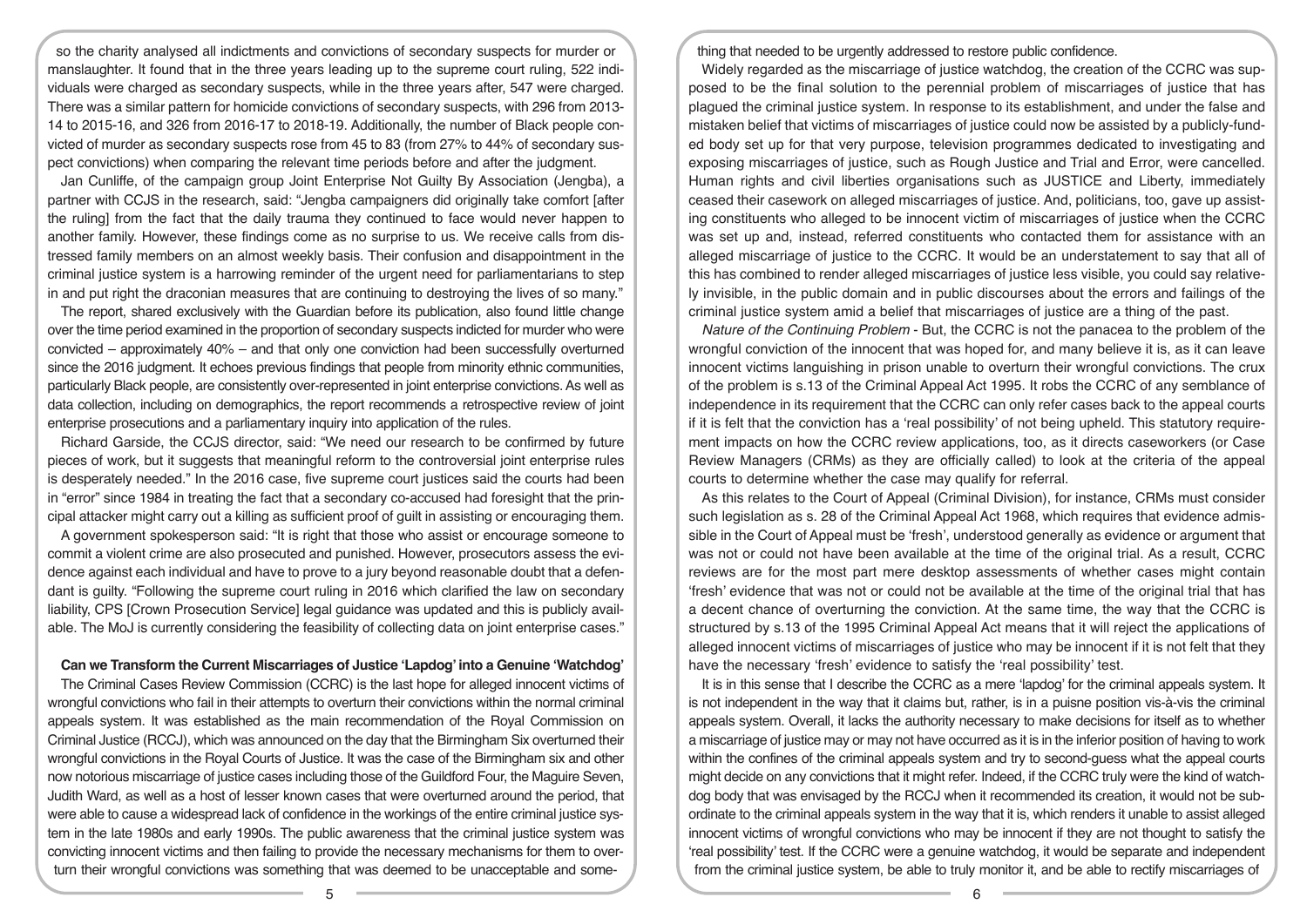justice, whether the evidence of the miscarriage of justice was considered 'fresh' or not in the narrow criminal appeals system's legalistic meaning of that term.

As the RCCJ noted, juries make mistakes and defence lawyers can fail their clients, which is why it recommended a new body with the authority to act independently to right the wrongs of the criminal justice system, particularly those cases that did not at the time and do not currently have the 'fresh' evidence required by the criminal appeals system which prevents innocent victims from overturning their miscarriages of justice.

*Still Waiting for an Effective Remedy for Miscarriages of Justice* 

Despite what the general public, television commissioners, human rights and civil liberties organisations and politicians may have been led to believe, then, the failure to overturn the wrongful convictions of innocent victims that was apparent at the time of the Birmingham six, Guildford Four, RCCJ, and so on, still exists and still requires an effective remedy. I have been making these kind of arguments for almost 20 years. I will continue to so until there exists a body for all alleged innocent victims to have a fair and impartial investigation of their claims of innocence to determine their validity. Akin to public enquiries, potentially innocent victims would not have their applications rejected by such a body on the basis that they do not meet some arbitrary legal requirement, which actually works against justice and compounds the harms that victims of miscarriages of justice and their families experience.

It was in recognition of the limitations and failings of the CCRC in dealing with applications from alleged innocent victims of wrongful conviction that I set up the first innocence project in the UK and assisted in setting up over 30 additional innocence projects in other universities around the UK under Innocence Network UK (INUK). I always knew that the way that the CCRC is structured would mean that it was most unlikely that applications from innocence projects would be referred. I said as much when I set up the University of Bristol Innocence Project. It was predictable that innocence projects would find it almost impossible to have cases referred by the CCRC as we were working on either cases that had already been turned down by the Court of Appeal because the evidence that the alleged victims of wrongful convictions were presenting was not deemed to be fresh or cases that had already been rejected by the CCRC for the same reason. Nonetheless, I believed that by highlighting alleged miscarriages of justice that had failed on appeal or by the CCRC where the alleged victim may, actually be innocent, that innocence projects could contribute to applying the pressure necessary for the reforms required to enable such cases to be referred. Our stance was always that evidence that was not put before a jury should be considered as fresh and that the policy to uphold conviction in the Court of Appeal or reject applications by the CCRC was inherently unjust.

In terms of quashed convictions, INUK and the innocence projects might look like they failed, although Cardiff University Innocence Project has had a couple of convictions overturned and the University of Bristol Innocence Project had two cases referred back to appeal by the CCRC and Scottish CCRC. Yet, it was whilst working with INUK that we created a dossier of 44 cases of alleged innocent victims of miscarriages of justice who all failed in their appeal and had been rejected by the CCRC at least once. It comprised, mainly, of prisoners serving life or long-term sentences for serious offences, ranging from gangland murders and armed robbery to rape and other sexual offences.

All of the alleged innocent victims of miscarriages of justice in the dossier claimed that they were not involved in the offences that they were convicted of. All were rejected by the CCRC, not because they were thought to be or shown to be the actual perpetrators of the crimes that they were convicted of but, rather, because they were not deemed to satisfy the requirements for 'fresh' evidence and the 'real possibility' test. In the cases featured in the dossier, there

were claims that the alleged victims of miscarriages of justice were wrongly convicted due to fabricated confessions, eyewitness misidentification, police misconduct, flawed expert evidence, false allegations and false witness testimonies. These are all perennial and well-established causes of the wrongful conviction of the innocent as evidenced by successful appeal cases.

Perhaps most crucially, the cases in the dossier are all plausible claims of innocence that a functioning criminal justice system watchdog body that is fit for purpose should be able to take seriously and investigate to determine their truthfulness or otherwise. A fit for purpose watchdog on miscarriages of justice would not simply reject applications because the criminal appeals system dictates that the CCRC should work in a way that cares not for whether alleged innocent victims of miscarriages of justice are innocent. This reveals the moral indifference of the CCRC towards potentially innocent victims of wrongful convictions who are currently procedurally barred from overturning their convictions.

CCRC Watch - It was in this context that CCRC Watch was launched in February 2022 as an Empowering the Innocent (ETI) targeted project to further highlight the limitations of the CCRC in dealing with applications from alleged innocent victims of wrongful convictions due to restrictive nature of the 'real possibility' test and the need for so called 'fresh' evidence.

Ultimately, Empowering the Innocent (ETI) calls for: The urgent repeal of the 'real possibility test'. This would uncouple the CCRC from the Court of Appeal so that it is free to conduct truly independent and impartial investigations into claims of factual innocence by alleged victims of wrongful convictions in the interests of truth and justice. In these investigations, any evidence not presented to the jury at trial is to be considered as fresh or new, as it should be as it has not been heard by a jury, and if it undermines the reliability of the evidence that led to the conviction or validates a claim of innocence then the conviction must be quashed by the CCRC. This requires the CCRC to also have its own authority to overturn wrongful convictions and not have to send cases that it finds are wrongful convictions backwards to the Court of Appeal which previously refused to overturn the alleged wrongful conviction.

 Towards these aims, CCRC Watch will build on the INUK dossier of cases by featuring articles which centre on applications that are rejected by the CCRC, not because applicants are not innocent but, rather, because they are not deemed to have the so called 'fresh' evidence required to fulfil the real possibility test and have their case referred back to the Court of Appeal (Criminal Division). CCRC Watch also features research articles on the wider limitations of the CCRC in dealing with applications from alleged innocent victims of wrongful convictions.

Historically, reforms to the criminal justice system have been achieved by informing and educating the public that the system is not working as they think it is or should. The Court of Appeal (Criminal Division), for instance, was introduced to domesticate the public crisis of confidence that was caused by the case of Adolf Beck, who was wrongly convicted without an available means at the time to overturn his wrongful conviction. And, as already discussed, the CCRC was established because the public became aware that the criminal appeals system at the time was failing to overturn the convictions of innocent victims who did not satisfy the legal requirement for 'fresh' evidence. In the same way, CCRC Watch aims to strengthen Empowering the Innocent's (ETI) case for the CCRC to be reformed or replaced by highlighting cases of alleged miscarriages of justice in which the claim of innocence could be truthful as a way of fostering public concern as a precursor for meaningful transformation. As things stand, we still urgently need a body that is truly independent and impartial that functions in the public interest and the interests of justice to get to the truth of claims of innocence by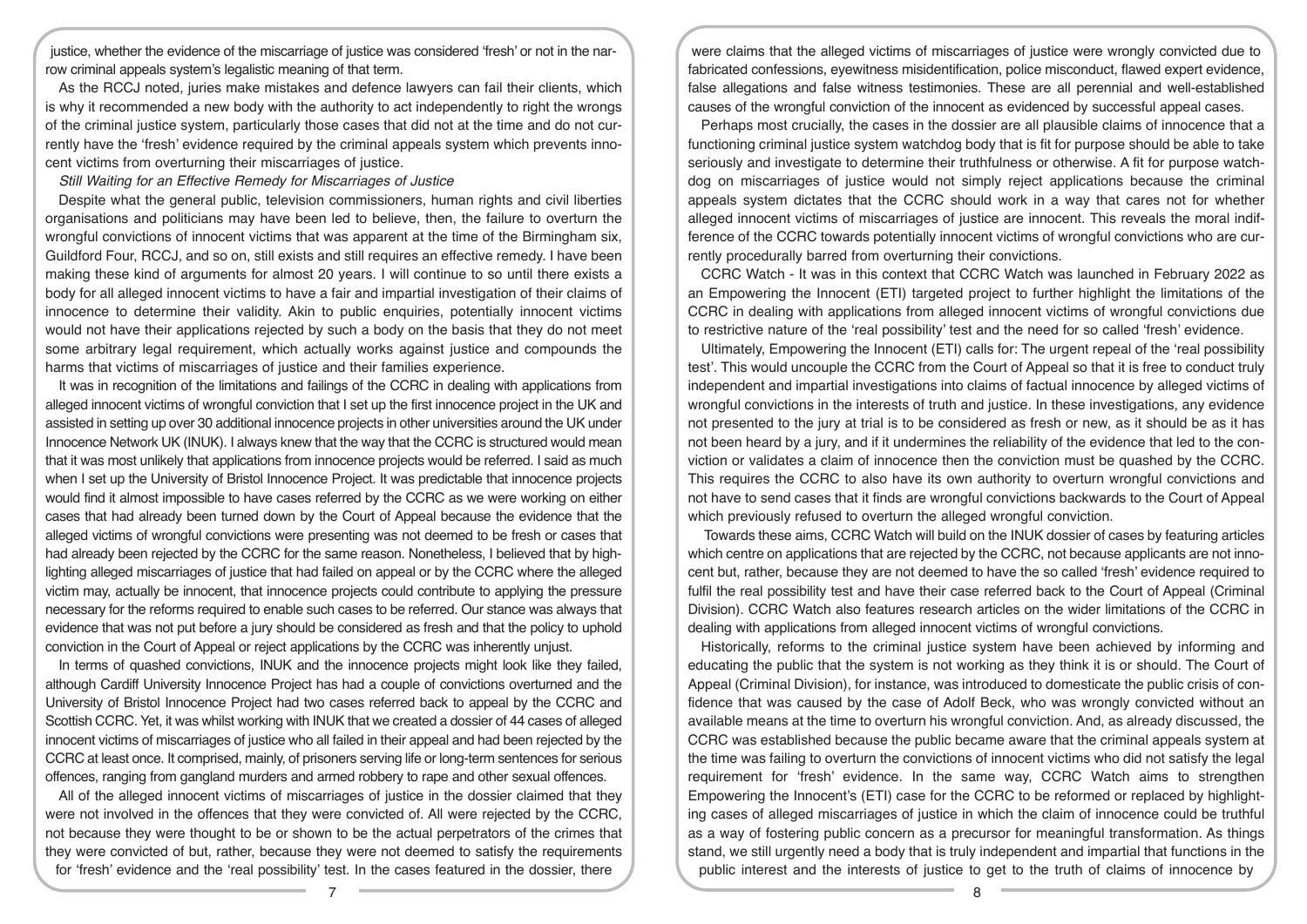alleged victims of miscarriages of justice. The legitimacy of the criminal justice system relies on its ability to guarantee that all innocent victims can and will overturn their wrongful convictions.

Finally, when thinking about alleged wrongful convictions, it must always be remembered that when innocent victims are wrongly convicted that the guilty perpetrators of those crimes remain at wrongful liberty with the potential and reality to commit further crimes. This adds an important public protection dimension to the work of Empowering the Innocent (ETI) and CCRC watch, which is another crucial aspect of the miscarriages of justice problematic that the CCRC shows no concern about. If you are an alleged innocent victim of a wrongful conviction or a family member of, or campaigner for, an alleged innocent victim of wrongful conviction who has been rejected by the CCRC because you/they are not deemed to possess the so called 'fresh' evidence to satisfy the 'real possibility' test and want to write about your case, or would like assistance with writing about your case, for CCRC Watch, please see the Information for Authors or get in contact by an email to: empowerinnocent@gmail.com.

## **Government Fail Women Caught Up in The Criminal Justice System**

Published 22nd April, a report by the Public Accounts Committee says it is clear that the government have failed to prioritise women caught up in the criminal justice system. The Public Accounts Committee say that despite overwhelming support for the Government's strategy on women in contact with the criminal justice system, implementation has been a "relatively low priority" for the Ministry of Justice, even before the pandemic.

The strategy committed to reducing the number of women in prison and increasing support in the community. Despite this, the Government has spent just £9.5m on community services for women over four years but have committed to spending £200 million on 500 additional prison places for women. The report also details the Committee's concern that the Strategy was not designed by the Ministry of Justice in a way "which would allow it to be held to account."

Chief executive of Women in Prison, Dr Kate Paradine, says: "This is another vital report showing the Government is failing to be transparent, accountable and uphold its promises. Its own strategy commits to reducing the number of women in custody as it acknowledges that most women in prison should not be there. More money for more prison places won't stop women being swept up into crime. What will is investing in local services. There is time to get this right. The Government must prioritise its Strategy and follow its own evidence about what works. It needs to immediately stop its plans to build 500 prison places and fund community organisations such as Women's Centres that tackle the root causes of crime including domestic abuse, mental ill health and poverty. Only then will we see the aims of the strategy realised, with fewer women drawn into the criminal justice system and a reduction in crime."

Commenting on the findings of the Public Accounts Committee report on improving outcomes for women in the criminal justice system (28 April), Peter Dawson, director of the Prison Reform Trust said: "This is a forensic dismantling of the government's wholly inadequate approach to implementing its strategy to reduce offending by women. Ever since its publication, we and many other organisations have been making the same arguments as the Public Accounts Committee, to a succession of different ministers, and all to no avail. As with so much of the criminal justice system, the government's deeds have not matched its rhetoric — most obviously in its decision to invest over 20 times more in building prisons for women than in implementing its own policy of reducing the need for them in the first place. The committee's precise description of what

should happen now is very welcome. Ministers should be thoroughly embarrassed that it has taken such an intervention to hold them to account for the promises they've made."

## **Prison Staff Who Refused to Unlock Prisoners 'Will Not be Disciplined'**

Officers who refused orders to unlock prisoners for outdoor exercise have had the threat of disciplinary action withdrawn, The Times has reported. Staff at HMP Shotts declared in January that they had no confidence in the prison's acting governor, following violent incidents which were said to have been triggered by a crackdown on drugs and illicit mobile phones. The Prison Officers Association Scotland accused the prison's management of "dangerous decision-making" and staff declined to co-operate with aspects of the prison regime including taking prisoners for their permitted outdoor exercise during hours of darkness. Prison officers claimed that exercise in the dark was unsafe. Supporters of the policy told The Times that it only takes place in floodlit areas, and is allowed at all Scottish prisons following changes to prison regimes necessitated by the Covid pandemic. Russell Findlay, the Scottish Conservative community safety spokesperson, told the newspaper that the threat of disciplinary action against the officers had been a case of "showing them who's boss" after they submitted their no-confidence letter. He said: "Officers believed their actions were proper, and are relieved that common sense has now prevailed with possible disciplinary action now being dropped. It is hoped this marks a fresh start in relations with management, which is in everyone's best interests". He added that the dispute at Shotts had been "indicative of deep-rooted problems, not helped by significant numbers of Scottish prison Service senior management being in acting posts".

#### **Number of Children in Custody in England and Wales Set to Double by 2024**

*Sally Weale, Guardian:* According to a report by Whitehall's public spending watchdog, which also highlights that black and minority ethnic children are increasingly over-represented in the youth justice system. That number of children in custody in England and Wales is expected to double by 2024. The National Audit Office (NAO) report said in 2021 more than half (53%) of children in custody were from minority ethnic groups, up from less than a third (32%) 10 years earlier, while the proportion of black children increased from 18% to 29% over the same period. The report said that after long-term decline, the number of children in custody is expected to rise rapidly as a direct result of increased police recruitment, moves to tackle the court backlog caused by Covid and tougher sentencing after the passing of the police, crime, sentencing and courts reform bill. According to the NAO, the average number of children in custody fell by 73% in the decade up to 2021, reflecting the decline in the number of youth offences. Latest forecasts, however, indicate the number of children aged 15-17 in young offender institutions (YOIs) will double from 343 in 2021 to 700 just four years later, raising concerns about capacity in the system.

Almost three-quarters of all children in custody are held in a YOI, while those who are deemed too vulnerable are housed in secure training centres (STCs) or secure children's homes. Inspectors have raised persistent concerns over the welfare, safety and outcomes for children in England's three STCs, and closures have led to children being moved to less suitable types of youth custody. The government has promised to deliver two new secure schools to try to improve the life chances of children in custody, but according to the NAO, the opening of the first has been delayed by approximately three years, while costs have gone up from £4.9m to £36.5m, after significant design revisions following due diligence.

"Due to wider financial constraints, Her Majesty's Prison and Probation Service has not started work on the second secure school," the report notes. Dame Meg Hillier, the chair of the public